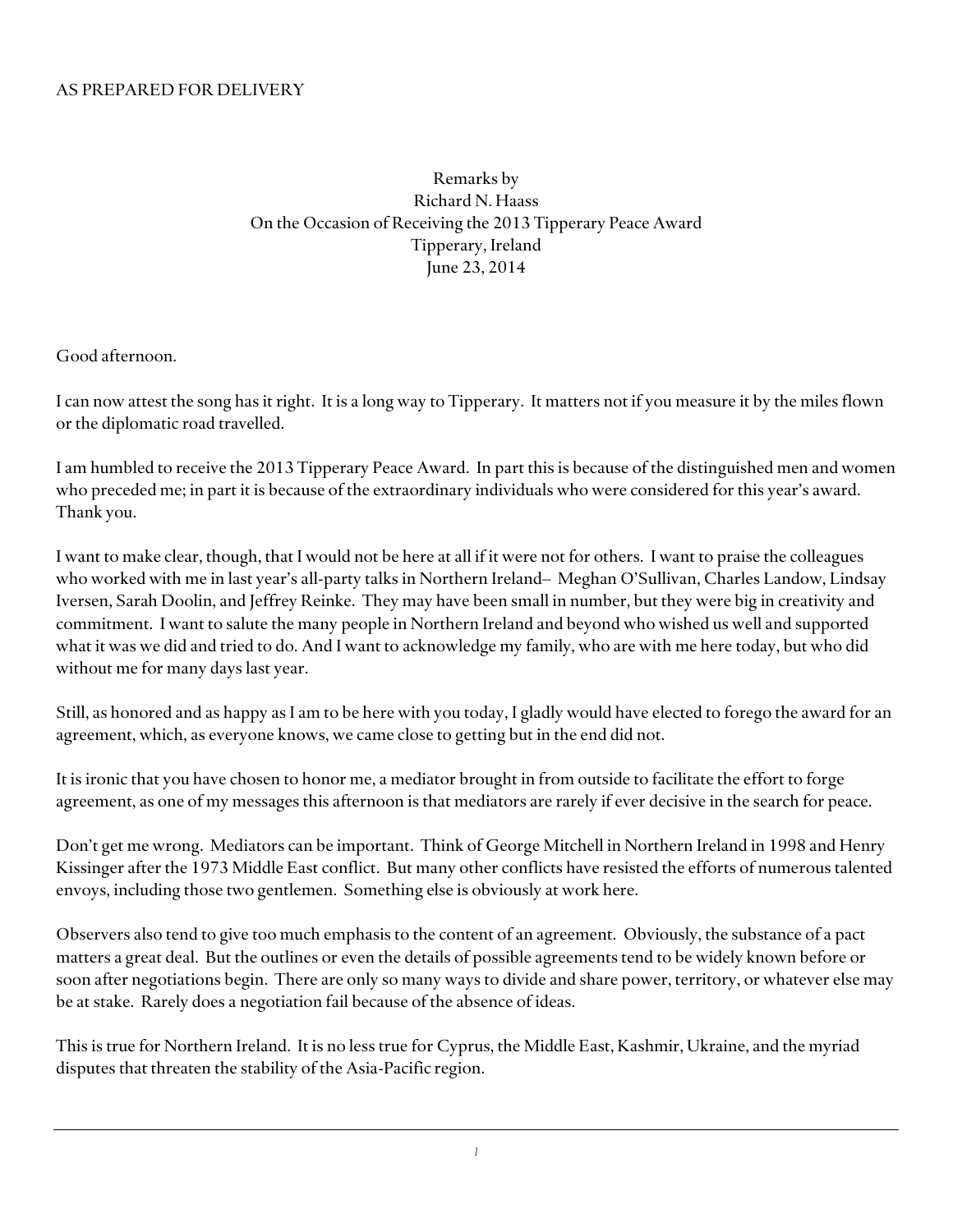What is most important to peacemaking – more important than any mediator, more important even than the details of a proposed accord – are local leaders, the principal participants in the process. They must be both willing and able to compromise. They must also be willing and able to stand by an agreement when it is criticized, as all agreements inevitably are. It is this combination of flexibility and steadfastness, of conciliation and conviction, that more than anything else makes a situation ripe for resolution.

What is more, no leader can do it on his or her own. All disputes and the negotiations meant to resolve them involve two or more parties. So what is needed is a set of leaders who are willing and able to enter into and sustain an agreement. This can require that protagonists see one another as partners as much as adversaries, something that means leaving enough on the table so that the person on the other side can defend the advantages of a proposed pact to his or her constituency. It should come as little surprise that the Nobel Peace Prize has been awarded to two or more people on multiple occasions, including John Hume and David Trimble as well as Nelson Mandela and F.W. de Klerk.

No agreement compares well with some abstract ideal, something that reflects all get and no give. It was Henry Kissinger who recently pointed out that the only reasonable test for a proposed solution to the Ukraine crisis was not absolute satisfaction but balanced dissatisfaction. This truth requires of leaders that they explain to their frustrated supporters why what they see as imperfect or flawed is in fact in their interest. What matters in the end is simple: whether you are better off with an accord that can be negotiated than without it.

All of which brings us to Northern Ireland. Northern Ireland is already the beneficiary of a peace agreement—the Good Friday or Belfast Agreement. The accord's accomplishments were and are impressive; that said, the agreement more ended the war than built the peace.

The agreement established the principle that individuals and organizations are entitled to their political agendas but also that they can only pursue those agendas in a non-violent manner. It paved the way for the devolution of political power to Stormont, the establishment of the Police Service of Northern Ireland, and the decommissioning of arms.

All this and more has come to Northern Ireland, but not quite normalcy, not quite peace. Anyone doubting this need only consider Northern Ireland's segregated schools and communities, the continuing terrorist threat, the high cost of policing, the all-too-often gridlocked government, and the reality that political parties are still more defined by religious traditions and national aims than by the role of the state in the economy or the relationship between the individual and government.

Another lesson is to be found here. What is often required to negotiate an agreement is a degree of vagueness, what is termed "strategic ambiguity," something that allows each side to explain and defend the agreement on terms that will generate support from its base. But ambiguity only takes you so far. What can help with negotiation can become a problem with implementation. This is increasingly the case in Northern Ireland. At some point details must be agreed to; agreements in principle must give way to agreements in practice.

Start with flags and emblems – issues that command intense emotion given their connection to identity. There is consensus that paramilitary flags have no place in today's Northern Ireland, but little beyond that. In the six months of talks Meghan O'Sullivan and I agreed to chair last year at the request of the First Minister and deputy First Minister, all that the five parties of the Northern Ireland Executive could agree to was to revisit flag and identity-related issues in yet another commission.

When it comes to the Union flag, there is no agreement on its role in official sites and buildings. Ideally, there would be a compromise that accorded the Union flag a role consistent with Northern Ireland being part of the United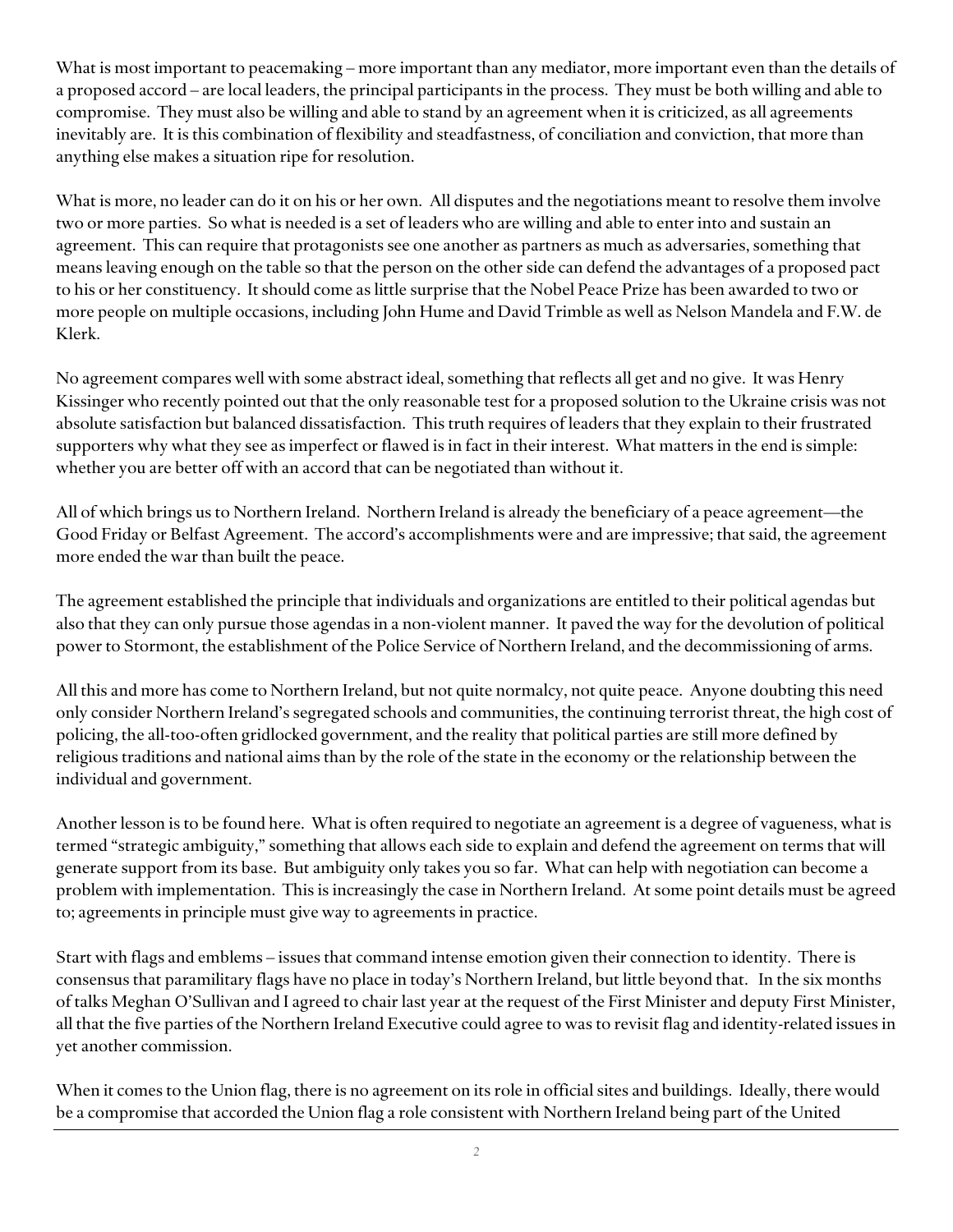Kingdom. Moreover, with consolidated local councils soon beginning operation, an agreed policy could help avoid what could otherwise be a series of divisive votes on policies surrounding flags.

I say this understanding full well that many in Northern Ireland identify with Ireland and want nothing more than for the six counties to become part of that Republic. This is, of course, their prerogative. As everyone knows, there is a mechanism set out in the Good Friday Agreement that provides for the possibility of union with Ireland. But regardless of what happens or does not happen, Irish identity could and should be respected in many ways within existing constitutional arrangements, possibly including a larger, official role for the Irish language.

As for unofficial displays of flags in public places, there is no getting around the reality that all too often flags and emblems are used to intimidate, to deny access, and to separate one community from another. There is no place for this in a modern, democratic society. There may be a limit to how this problem can be resolved through legislation, but there is little that could not be overcome through the exercise of real leadership at all levels of society.

Parading is another challenge to the peace of Northern Ireland. It, too, was central to our remit last year. Consistent with devolution, we aimed to create a new local body to oversee parades, marches, commemorations, and protests. Under the plan negotiated by the parties, the vast majority of parades – on the order of 95% it was estimated – would be handled in an administrative fashion. Adjudication that set limits on routes, timing or other aspects would be rare; outright bans would be even rarer. A code of conduct would be enshrined into law.

The bias was clearly in favor of parades, as they constitute an important tradition and right. But with rights come responsibilities. One of these is the imperative to recognize the rights of others. And with rights comes the need for respect if communities are to live side by side. This includes recognition that rights need not be exercised at all times in all places. Again, this is not something that can be solved through legislation alone. A degree of good will, of commitment to making the society whole, is required. Marching season is just weeks away; one very much hopes such good will and commitment will be in evidence.

The effort we were asked to chair made the most progress on the past. I am not entirely sure why this was the case. Possibly it was because less had been said and written about this issue, the result being that parties and their leaders were less dug in. It is also possible that the powerful and moving voice of many survivors and victims encouraged politicians to think creatively. Ideally, the progress reflected widespread understanding that absent agreement on the past, Northern Ireland and its 1.8 million people would not have the present and future they deserve.

Any question about the need to contend with the past has been put to rest by recent events. Here, of course, I am referring to revelations regarding assurances given to so-called On-the-Runs; the announcement by the British government that there would be no reviews of the Ballymurphy and La Mon killings; and the arrest and subsequent release of Gerry Adams.

Many have suggested that Northern Ireland must choose between peace and justice. The concern is that pursuing the latter will undermine the former. It has been suggested by some that it is time to "get over" the past and focus on preserving and strengthening the peace.

I respectfully disagree. I say this acknowledging that such approaches appear to have been successful elsewhere. But I believe Northern Ireland must have both peace and justice.

Justice without peace is obviously undesirable. Too many lives were lost or ruined by the decades of conflict to return to the dark days in which violence was a staple of daily life.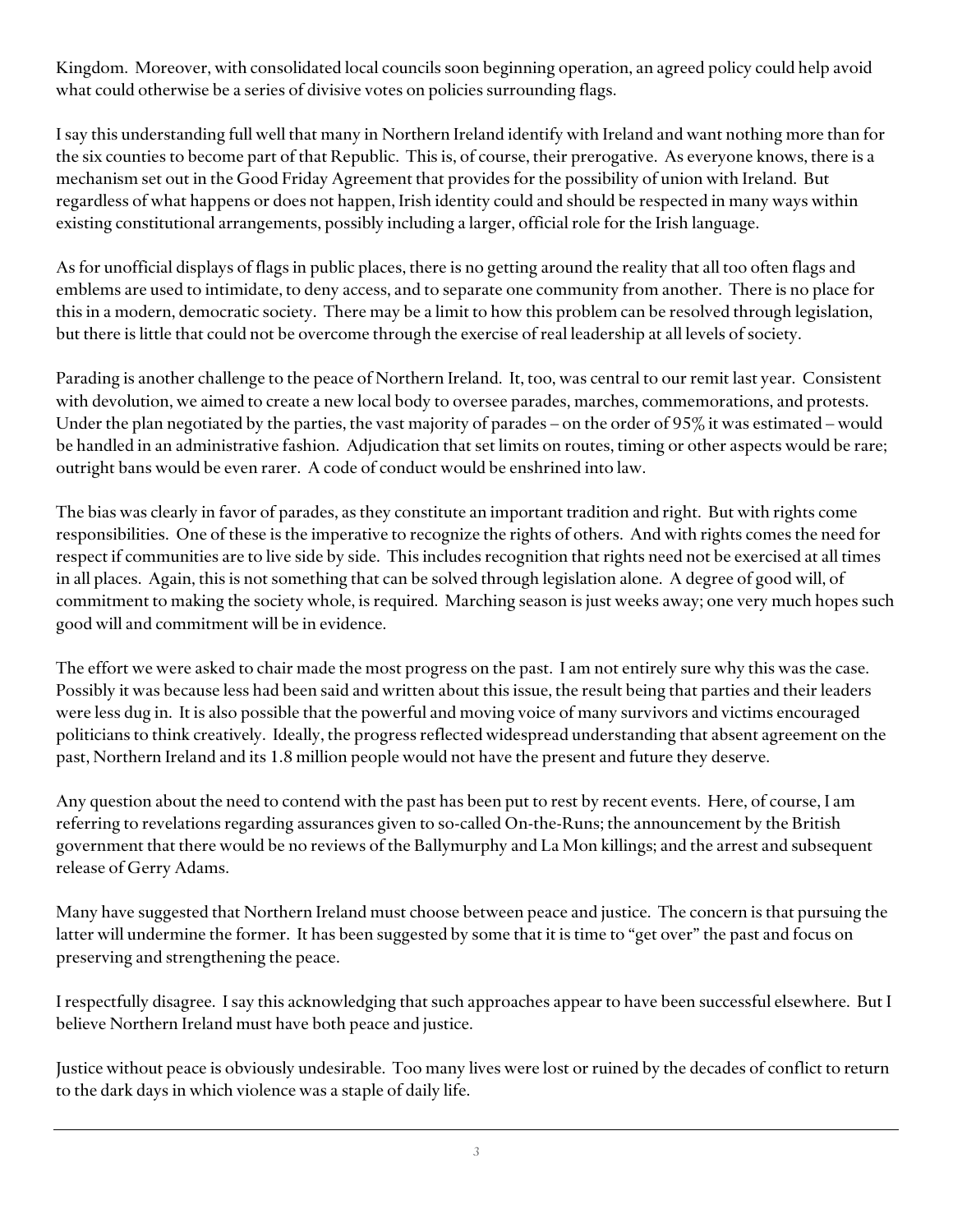But peace without justice will not endure. People in Northern Ireland must live and work and govern side-by-side. This will not prove easy or even possible without coming to terms with the past. And justice is one essential component of doing so.

I am fully aware that pursuing peace and justice together will cause difficulties, as we have recently witnessed. It is essential, then, that certain principles are followed if there is to be confidence in and support for any process.

No one—no individual, no organization, no government-- can be above the law. This is a cardinal tenet of democracy

At the same time, the law cannot be politicized or applied inconsistently or unevenly to pursue certain individuals, organizations, or governments.

What we developed with the five parties was an approach to peace and justice that sought to support both goals. Victims, survivors, and families were provided a means to seek information about events that took place during the conflict.

People were encouraged to volunteer what they knew with the iron-clad assurance that nothing they said could be introduced into the legal system.

At the same time, there was no provision for amnesty. The state could prosecute if it independently unearthed sufficient evidence to charge a person with a crime.

If someone were to be found guilty, leniency was already in place. The Good Friday or Belfast Agreement established a ceiling on punishment for people found guilty of crimes committed during the Troubles.

There would also be a call for statements of acknowledgment of one's role during the conflict. Such statements must go beyond apologies, although apologies are obviously welcome. In my experience, a willingness to accept responsibility can go a long ways toward building the respect and trust that are essential if the present and future are not to resemble the past.

I also believe contending with the past requires collective learning. One approach was built into what was negotiated. A body was called for to determine if there were certain patterns or themes linking many of the crimes and acts of violence. If so, these would be made known. Doing this would help the public better understand what was behind events.

A second initiative that enjoyed broad support was to create an archive, a set of oral histories, to ensure that individual stories were preserved and a collective memory established.

A third, related idea proved too controversial. But I am persuaded it is essential. That would be to create a museum of the past, of the Troubles. The goal would not be to force or even seek agreement on a common narrative on what occurred, but rather to put under one roof competing narratives of what happened and why. There would, I hope, be agreement on many of the facts if not the legitimacy of what was done. Learning about the past ought to be a required part of the education for every young person in Northern Ireland. It was George Santayana who warned that those who cannot remember the past are condemned to repeat it. Northern Ireland should not risk this being its future.

I would only add one last point. Complacency is a luxury we cannot afford. Northern Ireland has not yet reached a point in which peace and tranquility can be taken for granted. It is all too easy to imagine how a parade or protest could spark violence; it is all too easy to imagine how local violence could grow and spread. Violence could also lead to